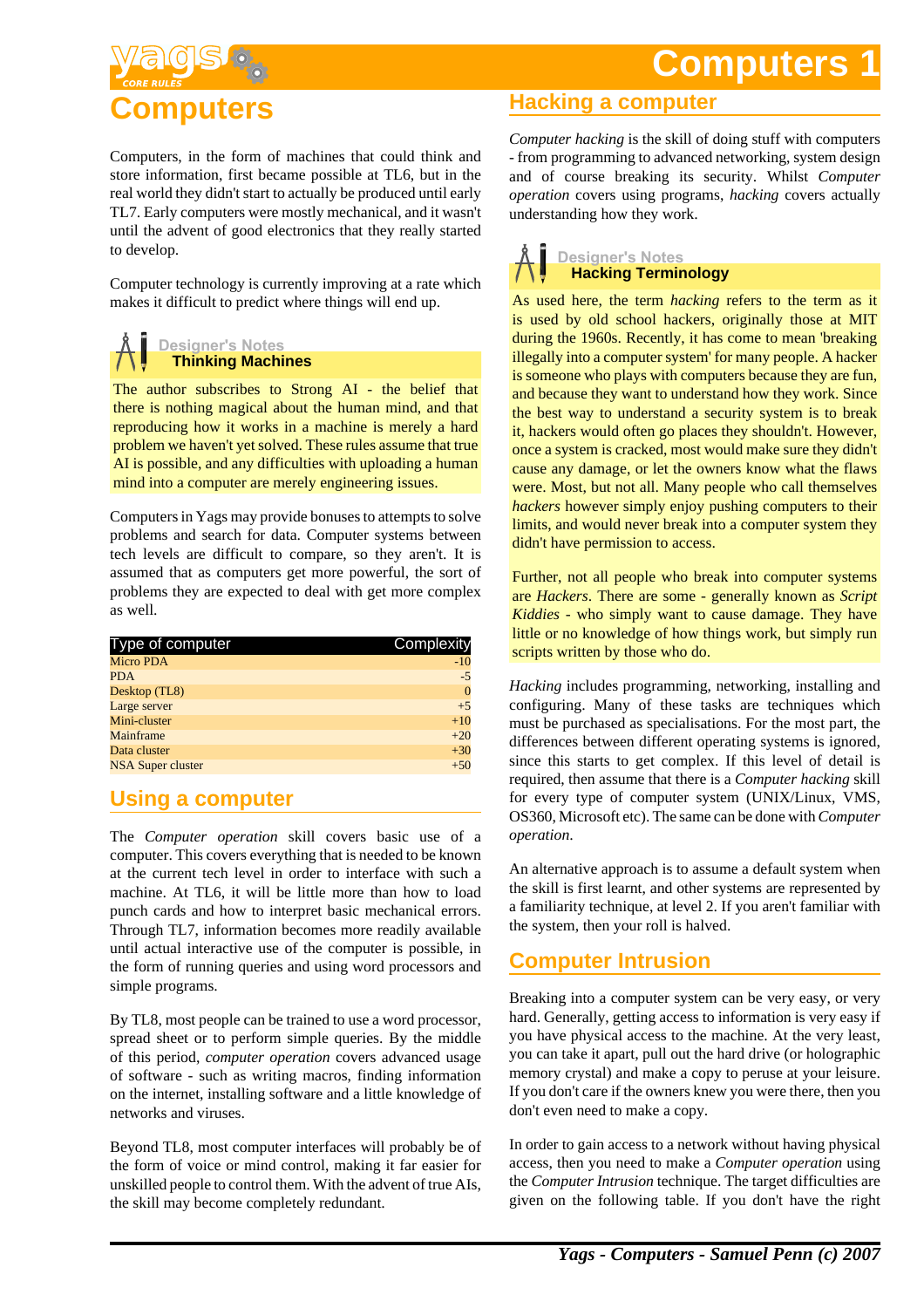# **2 Computers**



technique, then double the difficulties. By default, an attempt takes a day.

| Task                                                           | Targe  |
|----------------------------------------------------------------|--------|
| Home system. Most home users know little about                 | 20     |
| security, and tend to run all sorts of software which          |        |
| provide any number of possible security holes.                 |        |
| <b>Small business.</b> Small businesses may not have much      | 40     |
| more knowledge than a home user, but run fewer apps            |        |
| and tend to make more use of dedicated firewalls and           |        |
| DMZ <sub>s</sub> .                                             |        |
| <b>Corporate system.</b> Typically a large business will       | 60     |
| have a dedicated staff of IT people (or outsource such         |        |
| a role) who know what they are doing. Systems will             |        |
| be locked down, with good firewalls and restricted             |        |
| access.                                                        |        |
| Secure system. A high tech firm or important                   | 80     |
| government system, where the focus is on security              |        |
| rather than usability. Users may be heavily restricted         |        |
| in what they can do, since security is seen as higher          |        |
| priority than productivity.                                    |        |
| Military. Any system which is locked down tight,               | 100    |
| with security being the one focus of the design. Such          |        |
| systems are often even harder to penetrate than the            |        |
| difficulty would suggest, since they may not actually          |        |
| have access from the outside world - or at least it is         |        |
| restricted via dedicated lines to a few secure locations.      |        |
| Finding those locations will be required before any            |        |
| attempts are made.                                             |        |
| <b>Uptodate security</b> Network owners have been              | $+50%$ |
| keeping the system uptodate with the latest patches,           |        |
| and proactively securing the system.                           |        |
| <b>Out of date</b> The system is badly out of date, and hasn't | $-50%$ |
| had any patches installed.                                     |        |
| <b>Compromised</b> If the system is already compromised        | $-25%$ |
| (by trojans, viruses and the like), then it is generally       |        |
| easier to access.                                              |        |
|                                                                |        |

On your first attempt to hack a system, you may if you wish make a check at twice the normal difficulty after one hour. If that fails, then a second check may be made after a day. This assumes 24 hours elapsed time, with about half that time requiring effort on the part of the intruder (the rest is running scripts, or waiting for replies on hacker's mailing lists). Further attempts may be made each day. Once you have succeeded in accessing a system, you gain a +10 bonus to all subsequent checks.

### **Designer's Notes Exploits and scripts**

The above table mostly abstracts the frequency of patches and updates to a system, the sort of software being run and how standard the installation is. Breaking into a home system is often easy because there are plenty of scripts available that can be used to automate the intrusion. More secure systems will have the exploits that the scripts make use of patched.

Computer systems of an earlier technology may be much easier, or much harder, to crack. If you are not prepared for the lower tech, then there is no change in difficulty, since trying to understand the long since deprecated protocols balances out any advantages gained from having better tools. If you have time to prepare however, and have access to the correct documentation and earlier toolsets, then all difficulties are halved for each drop in TL. Breaking a computer system above the TL you are used to is impossible. If an earlier TL crosses a paradigm shift (from electronics to vacuum tubes, or AI run systems to standard programmed systems) then you also need a different skill in order to do anything with such a museum piece.

### **Large Networks**

For many small networks, such as a typical company, once you're past the main firewall you have access to most of the rest of the system. For larger networks however, the network topology may require effort to get from the outer DMZ into more secure and/or interesting parts of the network.

For a large network then, assume it consists of multiple parts which have to be accessed separately. Assume that the first access gets you into the DMZ of the network, and from there you need to make another check to access the rest of the network.

A small company with a well designed system may have 3 sections - DMZ, standard network and financials. The latter may be a level harder to break into.

A large organisation will probably have 3-5 different parts to the network, with multi-national or central government organisations having as many as a dozen. It is up to the GM to decide what each part of the network covers.

### **Being detected**

If pro-active monitoring of the system is being done, then there is a chance of any intrusion being noted. The sysadmin of the defending network gets a check only if they have the *System administration* technique. If they don't, then they're going to be oblivious to what is going on unless you start breaking things.

If the intruder is regularly accessing the system then the sysadmin gets to make a *Intelligence x Computer operation* check against a difficulty of 20 each week. If they have the *Computer security* technique, then this check is made each time the intruder accesses the system, or at least each day. For every level of success that the intruder got when breaking into the system, add +10 to the detection difficulty.

It is unlikely that the system is being monitored constantly - unusual logins may be noted in logs several hours after you've grabbed what you wanted and disconnected. This can provide you with time to try and cover your tracks. Futuristic systems monitored by AIs may have an instant response however.

### **It's Too Hard**

Often, a system will be too secure to gain access to, so it will be necessary to find less direct ways of getting into the system. Each option can only give you a single bonus (so digging through lots of rubbish on multiple nights only gives you the best bonus), but different options can stack together.

**Designer's Notes Feeling Lucky?**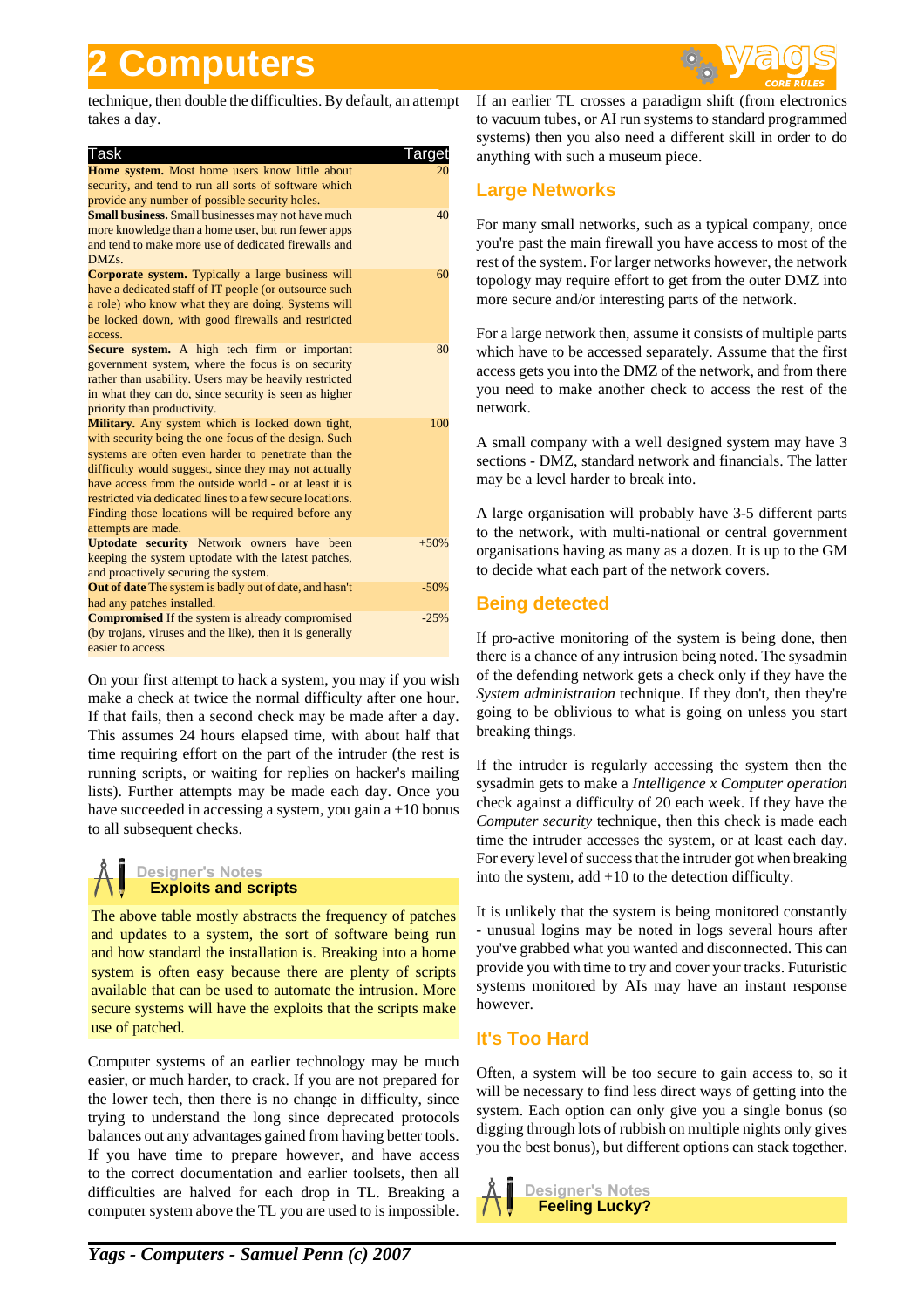# $\circ$

Luck plays an important factor in a lot of these cases, mostly because a lot of it really will come down to luck. It doesn't matter how good you are at looking through rubbish, if the company hasn't actually thrown out anything useful.

Skill can help still of course, since it both helps to identify useful things, and is also needed to put it to use. However, many of these risky tasks can be carried out by people who don't know much about computers.

#### **Just Steal It**

In any modern setting, many employees of an organisation will work from home, or at least have a way of accessing the main network whilst away from the office. If this is the case, then obtaining access to their laptop, home computer or PDA can provide a large advantage. Obviously, this requires some basic theft, or at least house breaking.

Gaining access to an external point of entry will drop the difficulty by one or two levels (e.g., from *Secure* to *Corporate* or *Small Business*). Non-technical employees often make the best targets, especially if they've simply installed VPN software on their home computer. It may be possible to break into their home PC remotely, then install key loggers or trojans to help provide you access.

#### **Dumpster Diving**

People through away all sorts of useful stuff, and digging through their waste may show up notes containing passwords or internal network diagrams that provide you with something useful.

Each night of searching, make a *Luck* check. On a 20+, you'll find something possibly useful. The GM makes a second *Luck* check for you to determine how useful it is, but you won't know what bonus (if any) it provides until you try to make use of it by another intrusion attempt.

| What you find                                         | Luck Roll |
|-------------------------------------------------------|-----------|
| Information is out of date, or wrong, and provides no | < 10      |
| bonus.                                                |           |
| Some information about their network topology         | $10+$     |
| which gives $a + 5$ bonus.                            |           |
| List of public facing applications or firewall        | $15+$     |
| configuration, $+10$ bonus.                           |           |
| Some useful passwords or information about possible   | $20+$     |
| security holes, +15 bonus.                            |           |
| Looks like someone has chucked out their secure id    | $25+$     |
| token, $+25$ bonus.                                   |           |

You gain a +2 bonus to both *Luck* checks if you have the *Dumpster diving* technique. The usefulness of the information fades over time, so reduce the bonus by +5 each week. Multiple bonuses don't stack. Note that anyone can search through rubbish, but if you don't have the *System administration* technique, you have a -2 penalty to the first Luck check.

If the organisation makes an effort to destroy information before throwing it out, you have a -10 to the second check. If they have good processes in place, then it becomes almost impossible to find anything, and you suffer -20. Remember,

# **Computer**

a secure building may also have guards in place to stop this sort of thing as well.

#### **Down the Pub**

People like to go down the pub at lunch time (or after work) and often talk about their job. If you can locate the network administrators and listen in on their conversations, then you might hear something useful.

Each day, make a *Luck* check as for *Dumpster Diving*. If you don't have at least *System administration*, then there is a -5 penalty to the second check, and -2 if you don't have *Computer intrusion*. It really helps to understand what they're talking about to make use of the information.

If you're feeling really sociable, then you can try to join them. Make an *Empathy x Charm* check at 20+ to be able to join them without them clamming up. Assuming that they're a group of young males, then being a young good looking female geek who appears interested in technical stuff can really help.

Once you've joined them, then you gain an automatic  $+1$  to the first *Luck* check, plus a further +2 for each extra level of success. Double these if you have either the *Carousing* or *Flirt* techniques (the latter only if suitable), or triple if you have both.

You have the option to try and prod them into giving you information by making both a *Empathy x Guile* check, and an *Intelligence x Computer operation* check at one of the following difficulties (your choice). If you fail,it means that they get suspicious about you. If you have *Carousing* then you can avoid suspicion by a second guile check (same difficulty), but you won't be able to try again.

| <b>Bluntness</b>                                       | I arget |
|--------------------------------------------------------|---------|
| Subtle questions to prompt them, can give $a + 1$ Luck | 20      |
| bonus.                                                 |         |
| Less subtle questioning, but gives $a + 2$ bonus.      | 30      |
| Quite directed questioning which would be obvious if   | 40      |
| they thought they were with customers or competitors.  |         |
| $+3$ bonus.                                            |         |
| Blunt and direct questions which you can only get      | 50      |
| away with because you're so nice, +4 bonus.            |         |

The *Luck* bonus in this case applies to both Luck checks (and stacks with the bonus from the first roll for the first Luck check). If you have *Carousing*, you can double this second bonus.

If they are paranoid for some reason, there is  $a + 50\%$  increase to all Empathy related checks, or  $+100\%$  if they are actively alert. Note that some organisations have their own pubs inside the building specifically to stop this sort of thing from happening.

#### **Social Engineering**

Often, the easiest way to get information out of a secure network, is to simply ask for it. People have a tendancy to be helpful, and can be persuaded to give away information they shouldn't when they see someone having trouble.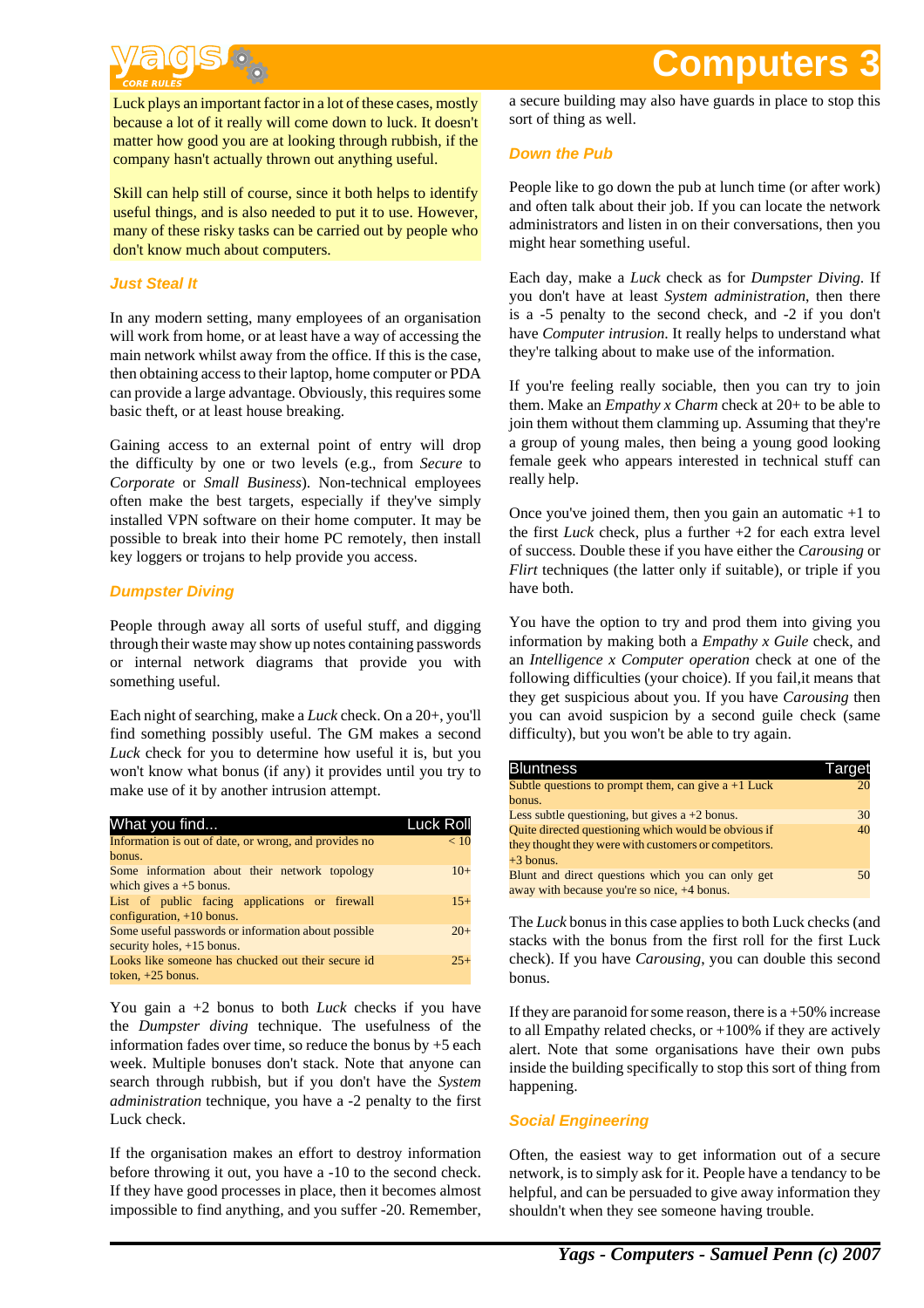# **4 Computers**

The normal technique is to either phone up an organisation, or visit the front desk, and ask some leading questions. For example, you could contact the IT help desk with a technical query (pretend to be an employee, and claim that your VPN isn't working), or turn up at the offices for a fake meeting.

Make a *Will x Guile* check on the previous Bluntness table. If you have *Cold reading*, you can double any Luck bonus you receive.

### **Encryption**

Secure computer systems will ensure that data is stored in an encrypted form. Generally, anyone with access to tools and knowledge of a later TL, is able to crack the encryption of an earlier TL without much effort. Divide the difficulty by 5 for each difference in TL.

The exception will be data properly encrypted with a one time pad - such data is generally perfectly safe unless access to the pad is possible, or a mistake has been made. One time pads are difficult to manufacture for large amounts of data however, so such encryption is rare.

An attempt to break modern encryption can be made using *Computer hacking*. Most such attempts involve brute force techniques, using software to do most of the work. If you have the *Encryption* technique, you can halve the difficulties.

| Task                                                     |     |
|----------------------------------------------------------|-----|
| Very basic encryption. A custom encryption system        |     |
| for a proprietry system, written by someone with no      |     |
| cryptographic background. Many programs may store        |     |
| passwords or license keys in this form.                  |     |
| <b>Standard encryption.</b> The sort used by common off  | 100 |
| the shelf encryption software, assuming that no major    |     |
| effort has been made to keep it secure.                  |     |
| <b>Secure encryption.</b> The best commonly available    | 150 |
| encryption. This is often used for financial data or     |     |
| security tools.                                          |     |
| <b>Military encryption.</b> The very best levels of      | 200 |
| encryption, where cost (in time, effort and computing    |     |
| power) is no limit when securing data. The military      |     |
| will rarely use this level of encryption, especially for |     |
| real time communications, since it is too expensive      |     |
| unless there is a dedicated mainframe at each end.       |     |

The standard time to break the encryption on a document is 100 days for a desktop of the equivalent TL. If a more powerful, or less powerful, computer system is available then add the computer system's rating to the attempt. Each level of success above the required difficult reduces the time required by 90% (e.g., 10 days for a good success, 1 day for excellent etc).

If a more random approach is desired, then assume that the base time is d20 x 10 days. This makes it harder for a player to know how long it's going to take. As with intrusion, it is assumed that about half the time is waiting for scripts to complete, and half the time requires the cryptographer to be working on the problem.



Breaking encryption can be hard, and often it can only be done by either brute force, or finding a mistake in the process. Here, it is assumed that most of the work is in trying to exploit flaws in the implementations rather than trying to break the mathematics behind the algorithm.

Generally, any real encryption system is designed so that brute force methods take longer than any reasonable time to work.

If you have *Cryptography*, then you can attempt to find a shortcut to reduce the amount of computer time required. How difficult this is depends on the amount of data available, whether there are known flaws in the encryption system used, or if common mistakes have been made. Each type of shortcut can be attempted, and each level of success means that the decryption difficulty is reduced by 10 (minimum 10).

| Task                                                       | I arget |
|------------------------------------------------------------|---------|
| <b>Known flaws.</b> If the encryption system has some      | 20      |
| known flaws, then it may be possible to exploit these.     |         |
| Will tend to apply to older software.                      |         |
| Type of data is known. If the type of data being           | 30      |
| encrypted is known, then this information can be used      |         |
| to decrypt it. For example, if the data is a document      |         |
| in a common word processor format, which always            |         |
| has the same header information, then this can be          |         |
| used to help crack the protection. The cracking of         |         |
| the German Enigma system in WWII was helped by             |         |
| German weather reports always starting with the same       |         |
| text.                                                      |         |
| <b>Large amount of data.</b> If there is a large amount of | 30      |
| similar data, then this can help find patterns, and lead   |         |
| to a shortcut.                                             |         |

All attempts stack, so if there is a large amount of data and known plain text, then it can be very easy to decrypt documents. Note that the above attempts can only be made if they are applicable.

# **Artificial Intelligence**

AIs are self-aware intelligences implemented as software. There are a number of different types of AIs, and they range considerably in their capabilities.

### **Turing Personality**

A *Turing Personality* is simply a software program that is able to convince people that it is human. It does not have full consciousness however, and is only capable of operating in a narrow field. They are often used on support desks or in service roles such as shop assistants or performing basic servant duties. Outside of their realm of expertise, then rapidly lose competence, and have only limited learning capability.

TPs become available around Tech Level 9, and by TL 10 may be commonly available as the interface to PDAs or specialist software programs.

### **Virtuals**

Full virtual personalities are available from TL10 (or higher, depending on the background). These are fully conscious